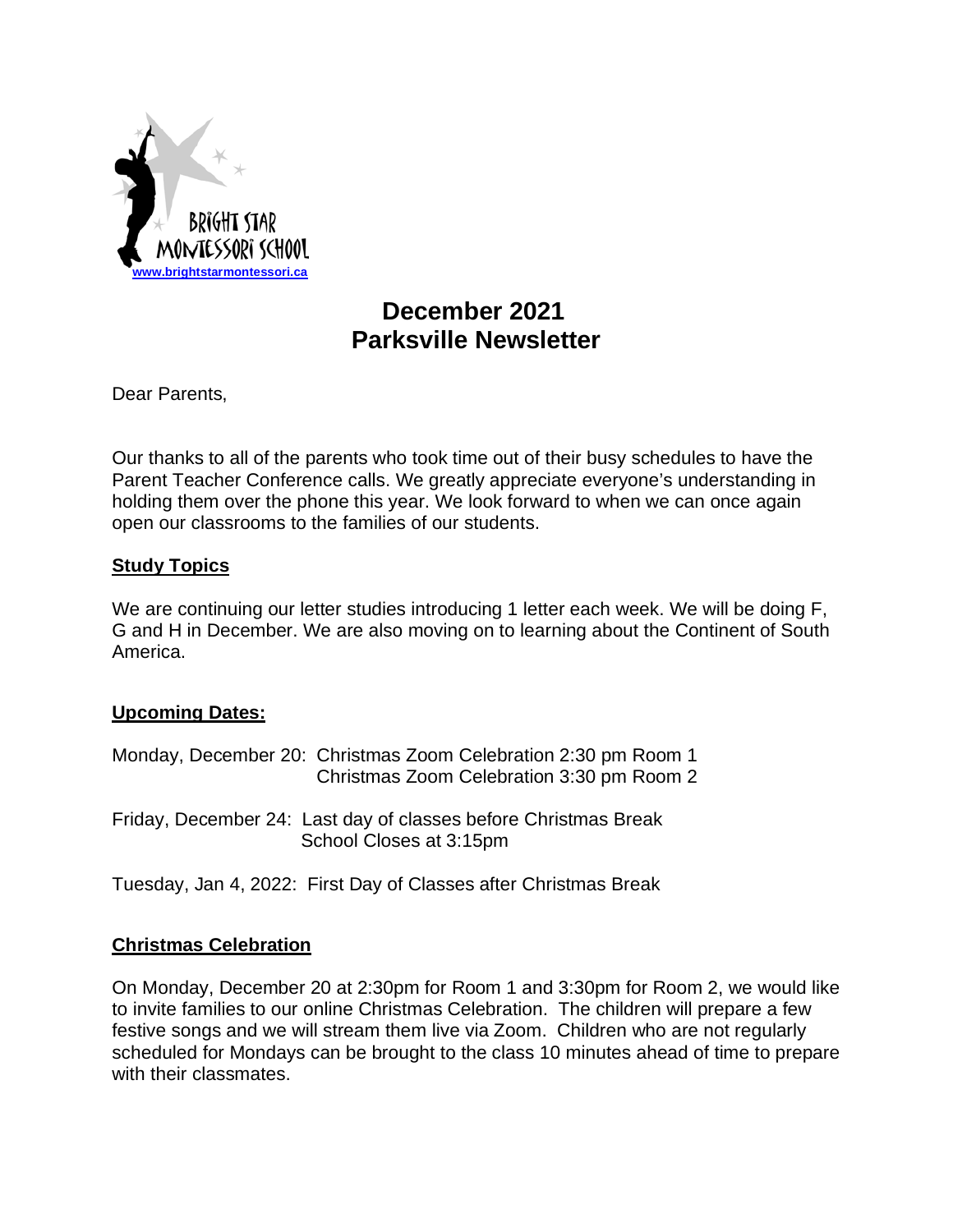A sign up sheet for will be posted at the beginning of December, please include an email address that you would like the Celebration link sent to for viewing. The Zoom link will be emailed by the  $15<sup>th</sup>$  of December.

#### **December Show and Tell**

For the month of December we would like to encourage the children to bring in a flag that represents their heritage. The sign up sheet is on the sign in table at the door.

#### **Food Bank Donation Box**

We will be putting together a donation box for the food bank this holiday season. We would greatly appreciate any nonperishable food items that families wish to contribute to box. We will collect items up until December 20<sup>th</sup>, and then deliver.

#### **Snow Closure Policy**

As winter weather approaches we want to remind parents of our school closure policy. We follow the public school closures due to the weather conditions. You can check their website at [www.sd69.bc.ca.](http://www.sd69.bc.ca/) Also this information will be posted on the Home page of our website brightstarmontessori.ca. We will do our best to communicate school closure or cancellation by 7 a.m.

#### **Winter Clothing with labelling**

Thank you to families who are so great at providing weather appropriate clothing that is labelled with your child's name. Clothing, hats, mittens, boots, snow pants, muddy buddies etc. are easier to connect with the proper owner when they are labelled. We thank you in advance for all of your help in labelling your child's belongings.

## **Program Times**

Just a short reminder regarding program times as there are days when pick ups are a little late. Morning Pre-school hours are 8:45 – 11:45. Extended Day hours are 8:30- 3:30 and Daycare hours are 8:00 – 5:00. When children are picked up late we have been asked to start enforcing late fees. The teachers would prefer not to police pick up times and we thank you in advance for picking your child up before the end time of their specific program.

In closing we would like to say thanks again for all of your support and understanding during these changing times.

We wish all of our families a festive and safe holiday season.

Sincerely, Miss Linda, Miss Kate & Miss Rema Miss Juhee, Miss Rita & Miss Lindsay